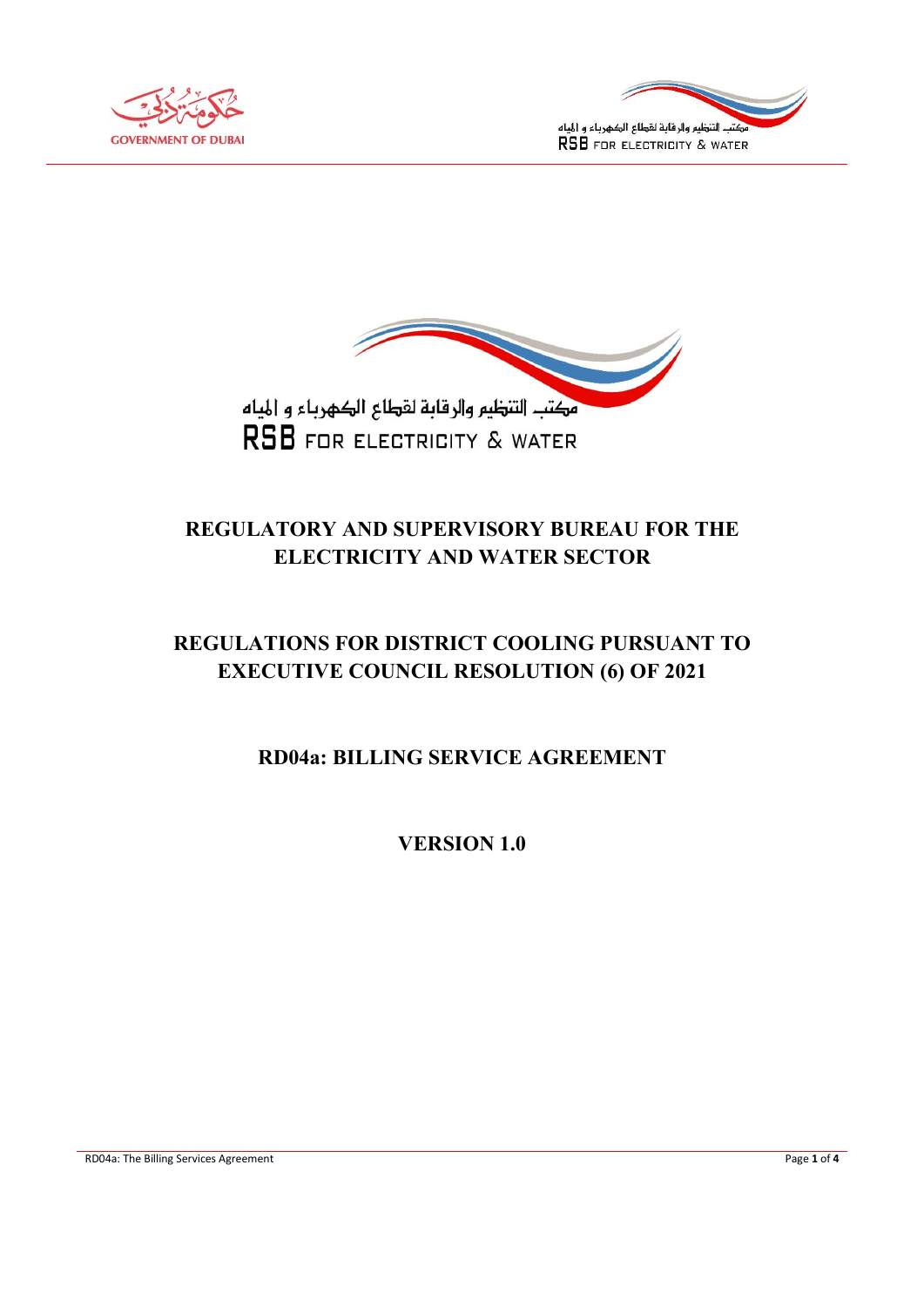



# Billing Service Agreement for Cooling In Accordance with Executive Council Resolution 6 of 2021, Regulating the Provision of District Cooling Services in Dubai

XXXX (Holder of Permit #, hereinafter the Billing Service Provider) and the Customer (defined below) having entered into this Billing Service Agreement for Cooling (BSA):

| □ Owner                                                  | $\Box$ Tenant      |                       | Date:       |
|----------------------------------------------------------|--------------------|-----------------------|-------------|
| Section 1 - Premise Details                              |                    | <b>Community Name</b> |             |
| Type: $\Box$ Residential $\Box$ Commercial $\Box$ Retail |                    |                       |             |
| <b>Building Name</b>                                     | Street Name/Number |                       | Unit number |
|                                                          |                    |                       |             |

| Section 2 – Customer Information           |                          |                      |  |  |
|--------------------------------------------|--------------------------|----------------------|--|--|
| <b>First Name</b>                          | Surname                  | Mobile phone number  |  |  |
|                                            |                          |                      |  |  |
| Email address                              |                          |                      |  |  |
| <b>Company information (if applicable)</b> |                          |                      |  |  |
| Company Name                               | Country of Incorporation | Trade Licence Number |  |  |
|                                            |                          |                      |  |  |

| Section 3 – Customer Billing Information – if different from section 1 |                |                                                    |         |  |
|------------------------------------------------------------------------|----------------|----------------------------------------------------|---------|--|
| <b>Billing Address</b>                                                 |                | $\Box$ Tick if address is the same as in Section 1 |         |  |
|                                                                        |                |                                                    |         |  |
| P.O. Box Number                                                        | Emirate/Region |                                                    | Country |  |
|                                                                        |                |                                                    |         |  |

| Section 4: Registration Documents Required - to be maintained valid throughout the term |          |                                    |          |
|-----------------------------------------------------------------------------------------|----------|------------------------------------|----------|
| Tenant                                                                                  | Provided | Owner                              | Provided |
| Completed & Signed BSA                                                                  | Г        | Completed & Signed BSA             |          |
| Copy Valid Tenancy Contract                                                             | $\Box$   | Unit Owners Title Deed or SPA      |          |
| Copy of Ejari                                                                           |          | Valid Trade Licence (if a Company) |          |
| Copy of Passport & Emirates ID                                                          |          | Copy of Passport & Emirates ID     |          |

| Section 5: Charges currently applicable – please ask for the charges applicable to your unit |                  |                        |               |                            |
|----------------------------------------------------------------------------------------------|------------------|------------------------|---------------|----------------------------|
| Capacity charge                                                                              | Consumption      | <b>Metering Charge</b> | Deposit (AED) | <b>Contracted Capacity</b> |
| (AED/TR/Year)                                                                                | Charge (AED/TRh) | (AED/month)            |               | (TR)                       |
|                                                                                              |                  |                        |               |                            |

Section 6: Customer Declaration

I/We confirm that we have read this Agreement, understand it and agree that:

1. By signing/accepting this Agreement I am / we are entering into an agreement with the Billing Service Provider, which comprises this Agreement (including all documents required to be submitted with this Agreement) and the Terms and Conditions.

2. All information and documentation provided is true and correct.

| <b>Customer Signature:</b> | Permit Holder Signature: |
|----------------------------|--------------------------|
|                            |                          |
|                            |                          |
|                            |                          |
| Date:                      | Date:                    |
|                            |                          |

RD04a: The Billing Services Agreement Page 2 of 4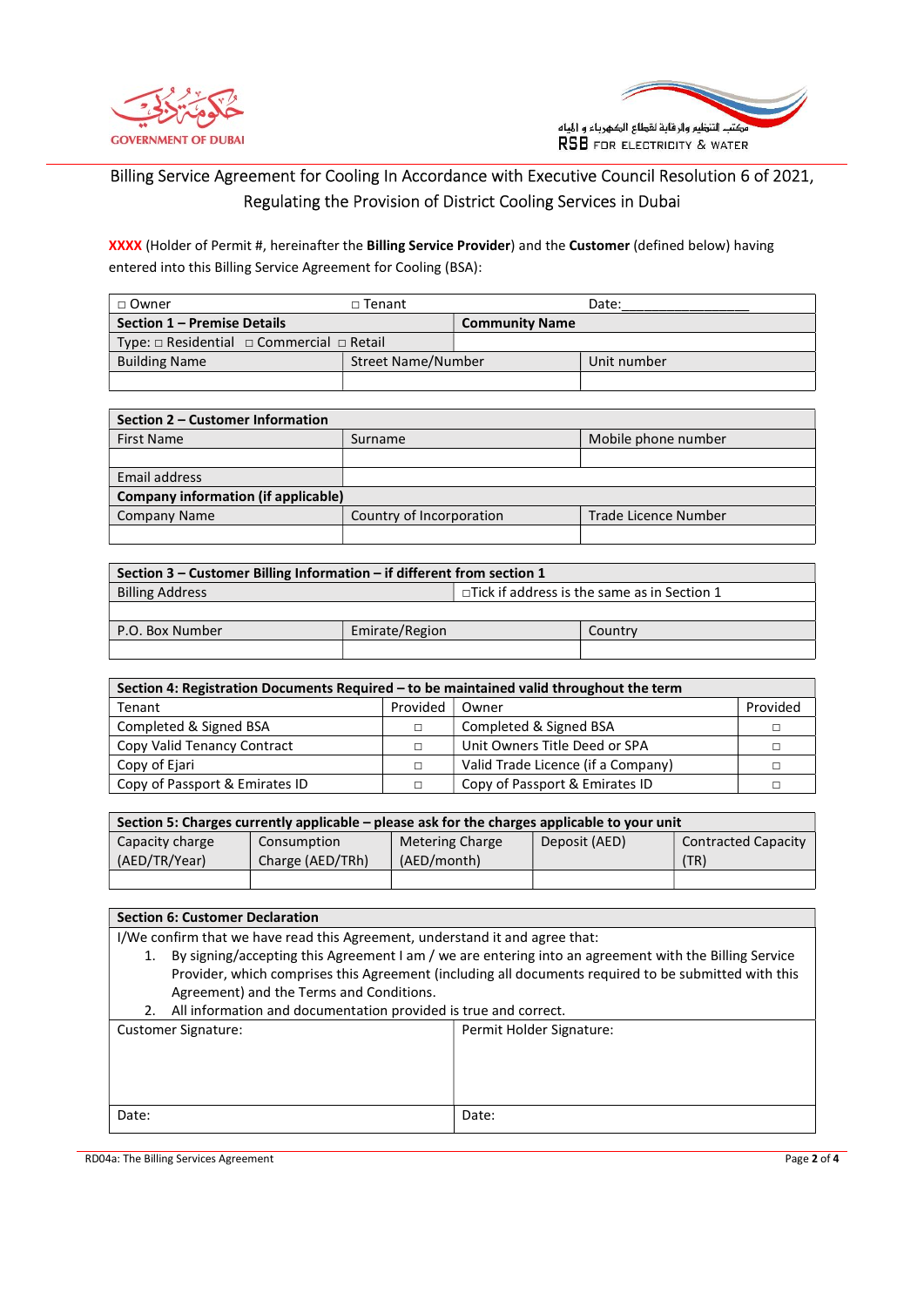



#### 1. Definitions

Billing Service - means billing for chilled water consumption and capacity; reading of Energy Meters; maintenance of Energy Meters; receipt and handling of payments for chilled water consumption and capacity; and customer service.

Building – a stand-alone structure comprised of one or more Units

Capacity Charges - means the annual charge in AED per refrigeration-ton of Contracted Capacity which must be approved by the DSCE.

Charges – means fees and charges levied by the Billing Service Provider as approved by the DSCE from time to time.

Common Area – means the parts of the Building designated for common use.

Consumption Charges – means the charge per refrigeration ton-hour, normally given in AED per TRh. Contracted Capacity– means the maximum contracted cooling capacity to be made available, measured in refrigeration-tons.

Customer - means the person owning and/or residing in the Unit and being the counterparty of the Billing Service Provider with regard to this agreement.

District Cooling Service Provider - means the provider of District Cooling Services.

District Cooling Services - means the supply of chilled water to the Building, for the purpose of providing airconditioning and the provision of Customer service in accordance with the District Cooling Service Provider's published standards of service.

DSCE – means Dubai Supreme Council of Energy.

**Ejari** – is tenancy contract register mandated by the Real Estate Regulatory Agency.

Energy Meter – means a meter that meets the specifications set out in RD06, to measure the transfer of energy.

Owner – means owner of the Unit

Party – means the Customer or the Billing Service Provider as the case may be.

Resolution – Executive Council Resolution 6 of 2021, Regulating the Provision of District Cooling Services in the Emirate of Dubai.

RD02 – means the RSB's Regulatory Document RD02: Handling Customers in arrears.

RD05 – means the RSB's Regulatory Document RD05: Requirements for a Customer Service Charter.

RD06 – means the RSB's Regulatory Document RD06: Metering, Billing and Charges, as amended from time to time and published on its website.

RSB – means the Regulatory and Supervisory Bureau for the Electricity and Water Sector in Dubai.

Service Charge – means the annual charges collected from owners to cover the cost of management, operation, maintenance, and repair of jointly owned real property.

TR – means ton of refrigeration

Unit – means a part of a Building, other than the Common Area, that is separately metered and billed in respect of District Cooling Services.

#### 2. Provision of Billing Service

The Billing Service Provider's responsibility shall be limited to the provision of the Billing Service. In particular, the Billing Service Provider shall not be responsible for the physical delivery of District Cooling Services to the Unit.

#### 3. Term

This agreement shall commence on the rental agreement start date (if a tenant), or in accordance with the sale and purchase agreement (if an Owner) and shall continue until it is either lawfully assigned by the Billing Service Provider in accordance with clause 13 hereof or the Customer's obligations are transferred in accordance with clause 7.

#### 4. Billing and Charges

The Customer shall be liable to pay all Charges made in accordance with tariffs approved by the DSCE.

All bills issued in accordance with this agreement shall comply with the specifications set out in RD06. If the Customer fails to settle charges on time, the Billing Service Provider reserves the right to suspend services so long as he follows the procedure set out in RD02. Such suspension shall not excuse the Customer from his/her obligation to pay Capacity Charges.

# 5. Payment/Accountability

The Owner shall be accountable for all Charges when the Unit is not let. The Owner shall remain accountable unless there is a valid rental contract registered with Ejari, making the tenant accountable for such charges.